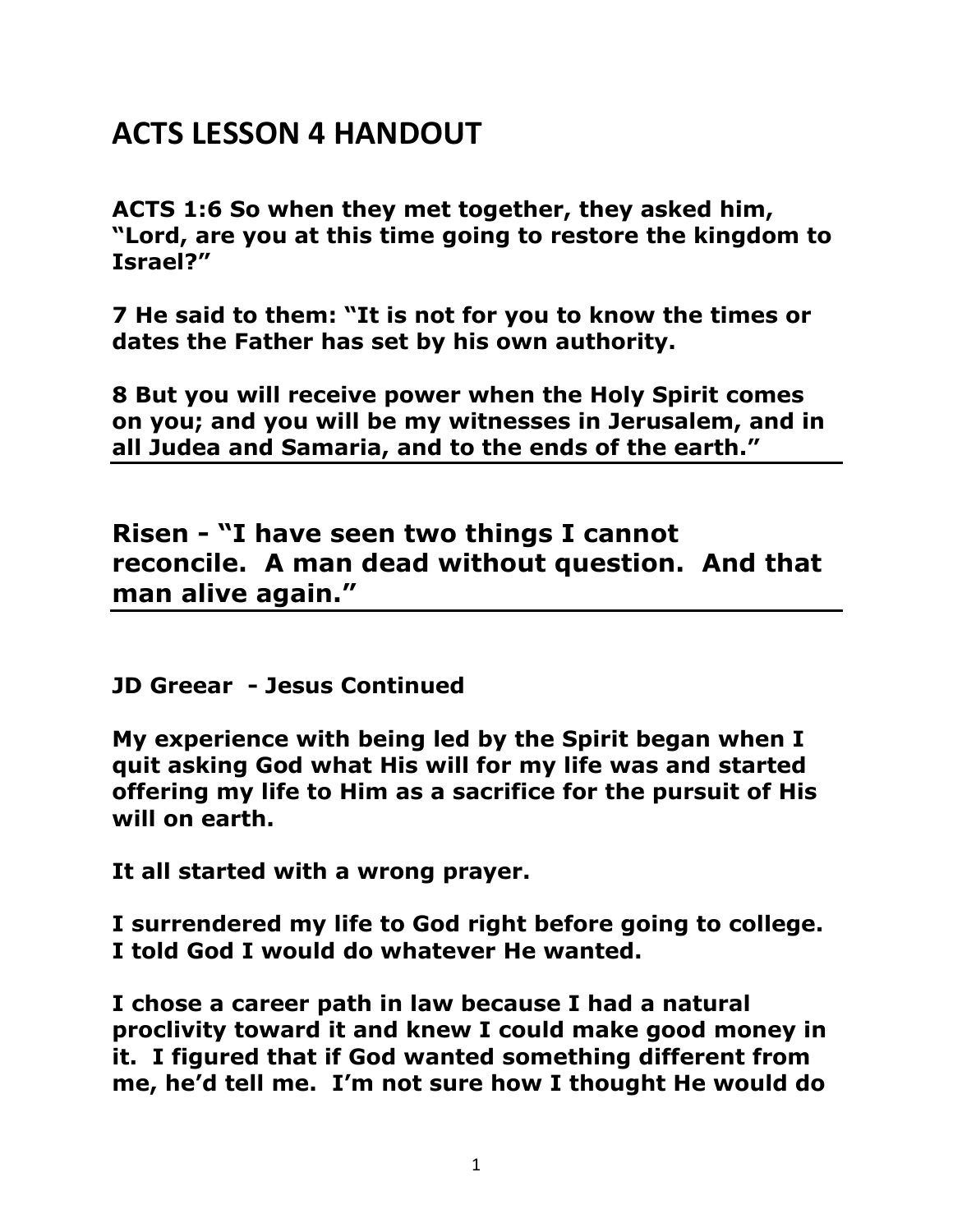**that, but I assumed it would involve some kind of "Damascus Road" experience in which He knocked me out of my car and told me what to do, or at least spelled it out in my Cheerios. Something like, "JD, take the gospel to Afgahanistan." But nothing like that ever came. No bright lights. No voices. All my cheerios ever spelled out was oooooooooooo.**

**My junior year of college, I read through the book of Romans several times. On my 3rd time through, Romans 2:12 seemed to lift off the page. "For all who have sinned without the law wll also perish without the law, and all who have sinned under the law will be judged by the law.**

**This meant that even those who hadn't heard of Jesus specifically were still under the judgment of God, since they had a "law" written on their hearts. And each of us, without exception, Paul explains has rebelled against that law. Our only hope, therefore, is the gospel and people can only hear about it through us.**

**I had read these verses before, but it was as if the importance of the mission suddenly became alive to me. The reality of whole nations of people perishing, having never heard about hope in Jesus, broke me. You see, at most one third of our world is Christian and that's if you count everyone who claims to be a Christian. That means that at least 4.5 billion people remain separated from God right now. Out of that 4.5 billion, 2 billion have no access to the gospel.**

**These two billion are people created in the image of God, just like you and I are. They have the same needs, wants, hurts and desires that you and I have. Each one is someone's son or daughter. Many are someone's mom or dad. They know what it feels like to be lonely and afraid. God loves them just as He loves you and me.**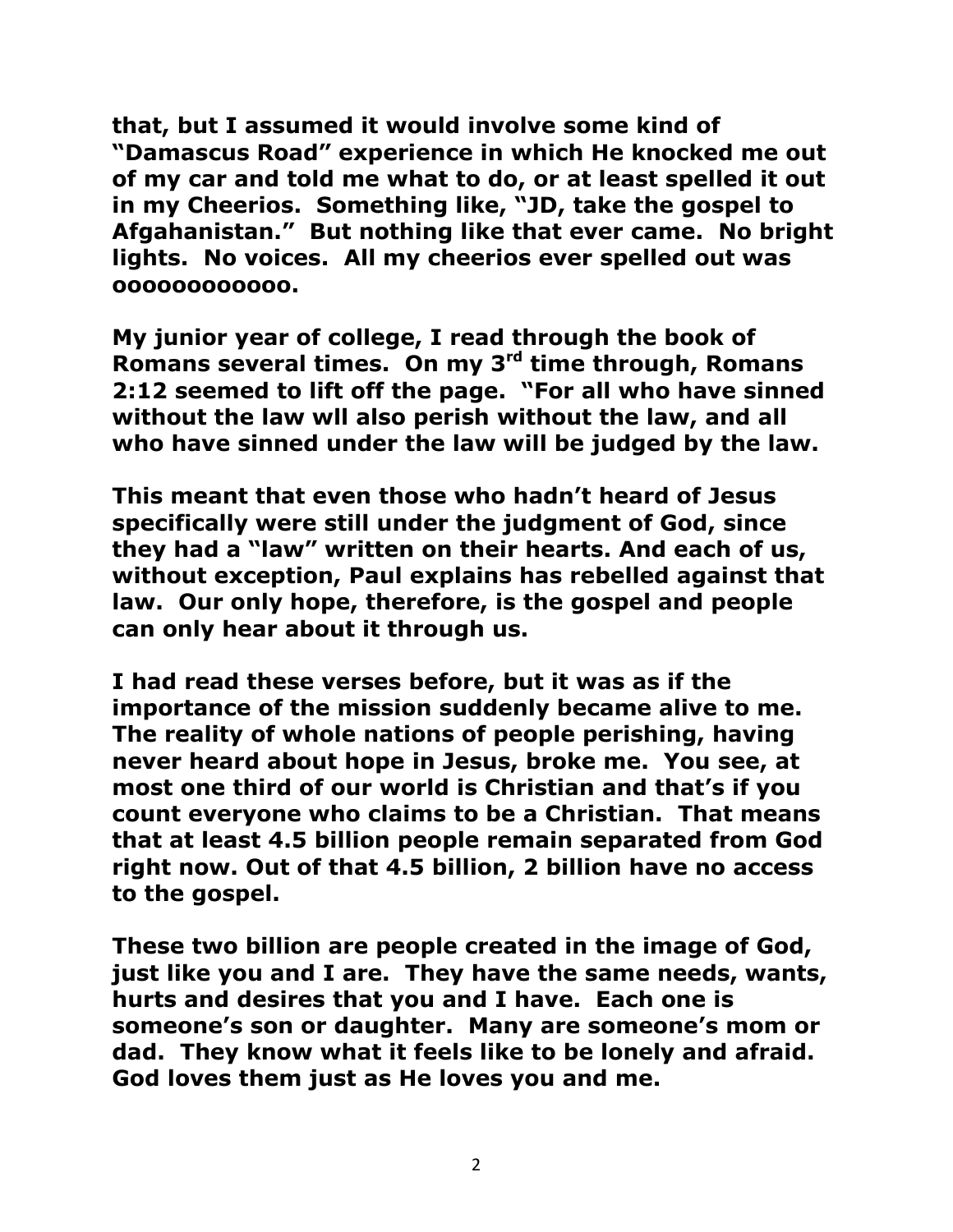**And here I had chosen my career without giving hardly any thought to those billion people.**

**In every age, the church faces the danger of degrading itself from a movement to a place, from a conduit to God's mighty rushing wind to a sacred place where we seek serene, spiritual moments; from a rescue station to a spiritual country club.**

**8 But you will receive power when the Holy Spirit comes on you; and you will be my witnesses in Jerusalem, and in all Judea and Samaria, and to the ends of the earth."** 

**Evangelism is doing normal life with gospel intentionality**

**"I assume someone had to create this world so I want to know God and have a relationship with Him –**

**The bible tells me that story from beginning to end.**

**I'm not into religion and the bible says that when we are born we are separated from God because of our sin and I know my sin is great the only way to do that is through Jesus who died for my sin.**

**Sounds pretty simple to me!"**